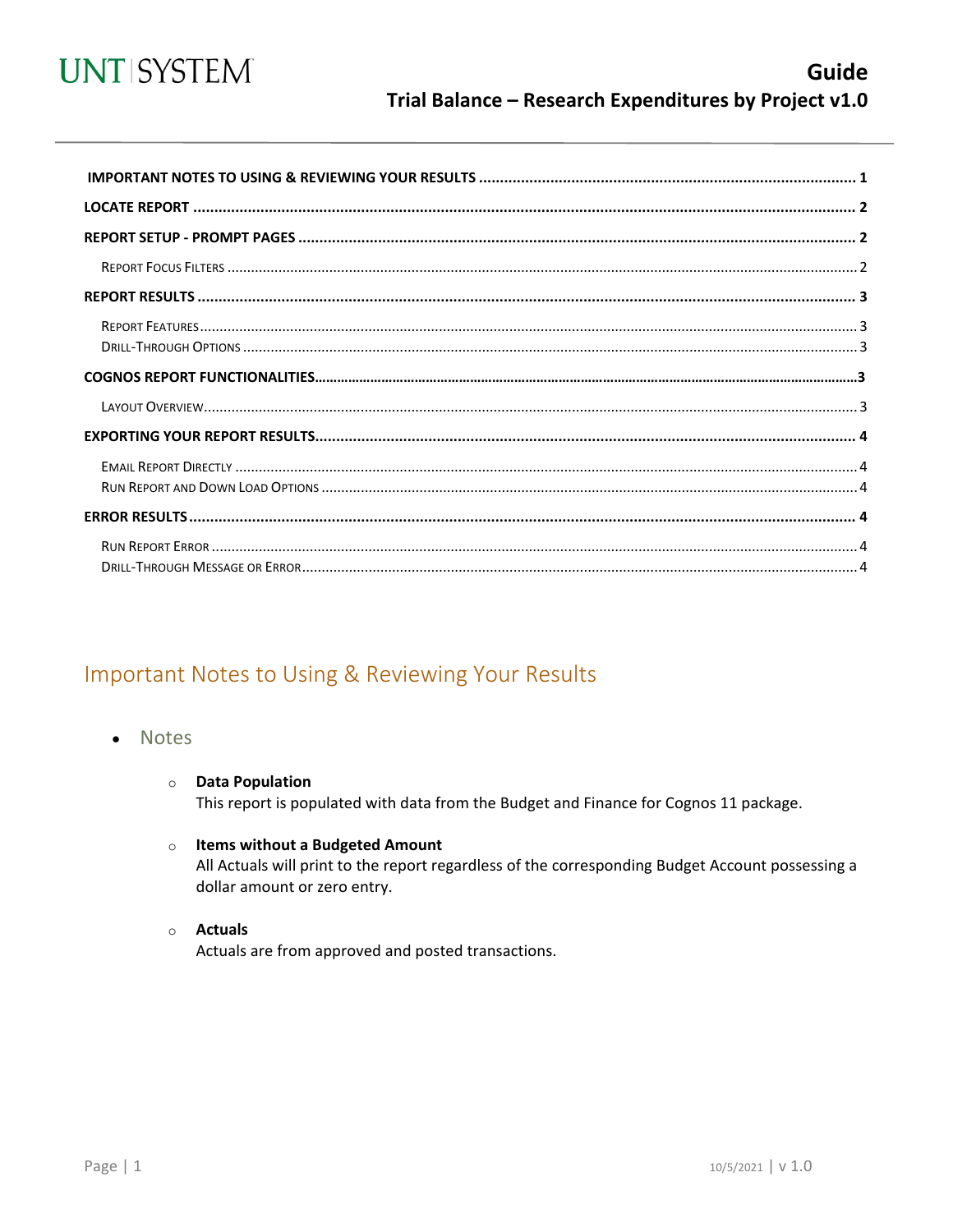## Locate Report

- 1. From the Budget & Planning [Reporting Page](https://finance.untsystem.edu/reporting), locate "Trial Balance – [Research Expenditures by Project"](https://cognospd.admin.unt.edu/bi/?pathRef=.public_folders%2FAFR%2BReports%2FTrial%2BBalance%2FTrial%2BBalance%2B-%2BResearch%2BExpenditures%2Bby%2BProject) report
- 2. **Login** to IBM Cognos to run the report.

## Report Setup- Prompt Pages

### Report Setup - Prompt Pages

All initial **Landing Pages** for reports on the Cognos System will appear similar in format. You will have a set of filtering choices based on the source's available data.

|                          | <b>Please Select Parameters Below</b>                                                                                                                                                                        |
|--------------------------|--------------------------------------------------------------------------------------------------------------------------------------------------------------------------------------------------------------|
| <b>Business Unit</b>     | University of North Texas - Dallas (DL773)<br>University of North Texas (NT752)<br>п<br><b>UNT Health Science Center (HS763)</b><br>□<br>University of North Texas System (SY769)<br>Select all Deselect all |
| <b>Fiscal Year</b>       |                                                                                                                                                                                                              |
| <b>Accounting Period</b> | Beginning Balance (0)<br>September (1)<br>п<br>October (2)<br>п<br>$\Box$<br>November (3)<br>□<br>December (4)<br>$\Box$ January (5)<br>Select all Deselect all                                              |

1. Select your parameter choices. (Select Report to Run parameter within this report is required).

| <b>Business Unit</b>     | Default will pull "All Business Units" or you may select one or<br>multiple units by which to filter the report. You can click<br>Select All to select all choices.                                 |
|--------------------------|-----------------------------------------------------------------------------------------------------------------------------------------------------------------------------------------------------|
| Fiscal Year              | The budget year automatically fills with the current operating<br>year and you may override if you prefer by typing in the box.                                                                     |
| <b>Accounting Period</b> | This will allow data retrieval thru a particular period entered.<br>You may select one or multiple account periods by which to<br>filter the report. You can click Select All to select all choices |

2. If you are satisfied with your choices, click the **Finish Button**.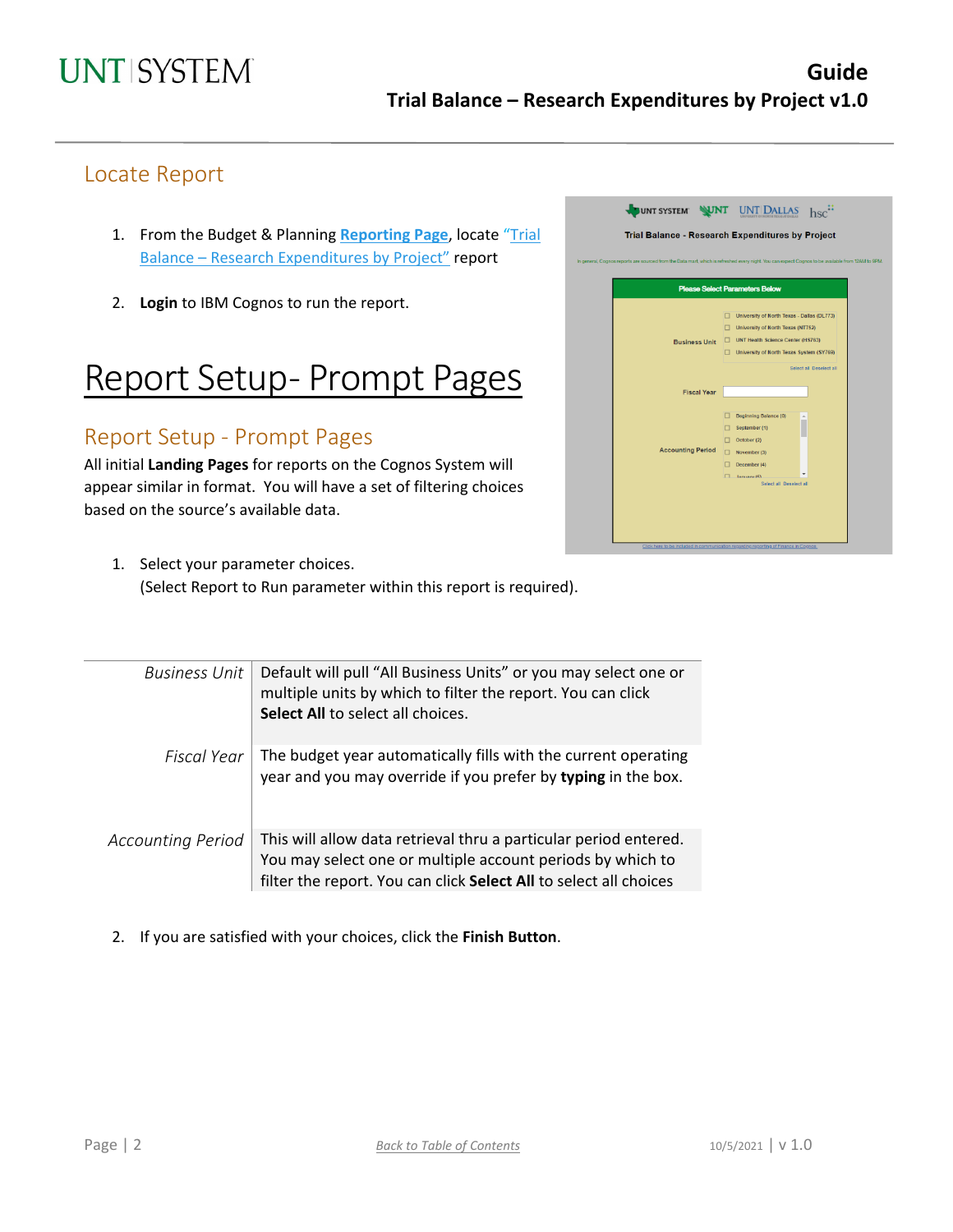## **Report Results**

### Report Results

|        | ---------------------<br>Fiscal Year: 2021<br>Period: 8, 9, 10 |                |                      |                    |                    |                                   |                               |                              |                    |                               |                                             |         |                           |                        |         |                        |                                               |                                       |                             |                        |          |
|--------|----------------------------------------------------------------|----------------|----------------------|--------------------|--------------------|-----------------------------------|-------------------------------|------------------------------|--------------------|-------------------------------|---------------------------------------------|---------|---------------------------|------------------------|---------|------------------------|-----------------------------------------------|---------------------------------------|-----------------------------|------------------------|----------|
|        | <b>Business</b><br>Unit.                                       | Fiscal<br>Year | Accounting<br>Period | Account<br>Level A | Account<br>Level B | Account Level B<br>Deser          | Account<br>Level <sub>C</sub> | Account Level C Descr        | Account<br>Level D | <b>Account Level D Descr</b>  | <b>Department</b>                           | Account | Account<br>Description    | Account<br><b>Type</b> | Project | Project<br>Description | Fund Category                                 | Fund                                  | Function                    | Program Purpose Amount |          |
|        | <b>DL773</b>                                                   | 2021           |                      | A5000              | <b>B5050</b>       | <b>Payroll Related Costs</b>      | C5050                         | <b>Payroll Related Costs</b> | <b>D5050</b>       | <b>Payrol Related Costs</b>   | 514200 - Psychology                         | 50501   | Payroll Tax Expense       | Expense                |         | PF70000 200710-Arxer   | 400 - Spansored<br>Restricted-Projects        | 190000 - Federal Direct               | 200 - Research<br>Sponsored |                        | 105.64   |
|        | <b>DL773</b>                                                   | 2021           | 10 <sup>10</sup>     | A5000              | <b>B5010</b>       | Salaries and Wages                | C5010                         | Faculty Salaries             | D5010              | Salaries-<br>Faculty/Academic | 514220 - Public Health                      |         | Salaries-Faculty<br>MO-FT | Expense                |         | PF50000 201671-Garner  | 400 - Sponsored<br><b>Restricted-Project</b>  | 190001 - Other Feder<br>Flow Throughs | 200 - Research<br>Sponsored |                        | 0.00     |
| Report | <b>DL773</b>                                                   | 2021           |                      | <b>A5000</b>       | 85050              | <b>Payroll Related Costs</b>      | C5050                         | <b>Payroll Related Costs</b> | <b>D5050</b>       | <b>Payrol Related Costs</b>   | 514200 - Psychology                         | 50501   | Payroll Tax Expense       | Expense                |         | PF70000 200710-Arxer   | 400 - Sponsored<br>Restricted-Projects        | 190000 - Federal Direct               | 200 - Research<br>Sponsored |                        | 105.65   |
| Info   | <b>DL773</b>                                                   | 2021           | $1 - 10$             | <b>A5000</b>       | 85050              | Payroll Related Costs             | C5050                         | <b>Payroll Related Costs</b> | <b>D5050</b>       | <b>Payrol Related Costs</b>   | 514200 - Psychology                         | 50505   | Retirement<br>Expense-ORP | Expense                |         | PF70000 200710-Arxer   | 400 - Sponsored<br>Restricted-Projects        | 190000 - Federal Direct               | 200 - Research<br>Sponsored |                        | 97.94    |
|        | <b>DL773</b>                                                   | 2021           | 10 <sub>10</sub>     | A5000              | <b>B5100</b>       | Professional Fees and<br>Services | C5150                         | Design Services              | D5150              | Design Services               | 519000 - School of<br><b>Human Services</b> | 51503   | Production Syc            | Expense                |         | PF40010 203031-Lacv    | 400 - Sponsored<br><b>Restricted-Projects</b> | 190002 - State Of Tx-Fed<br>Prime     | 200 - Research<br>Sponsored |                        | 1,500.00 |
|        |                                                                |                |                      |                    |                    |                                   |                               |                              |                    |                               |                                             |         |                           |                        |         |                        |                                               |                                       |                             |                        |          |

### REPORT FEATURES

- The top left of the report will show the **Business Unit, Fiscal Year, and Period(s)**
- The rows will display information regarding the Research Expenditures such as project ID and monetary amounts

### DRILL-THROUGH OPTIONS

• There is no drill-through functionality

## Cognos Report Functionalities

### LAYOUT OVERVIEW

- Report results are typically displayed in an interactive HTML on screen style.
- Based on your selections, if any, the report will only display results that match your initial filtering choices.
- Reports on screen may combine the Level Number result with the Description for that level in one single column. *(Report results exported to XLS will break these out, see Run Report and Down Load section below.)*
- If there is an error in your request or no results can be produced, you get a return message showing the parameters you chose that produced these results. *(See th[e Error Results section](#page-3-0) below for more information or to troubleshoot.)*

|  |              | C9000 - Suspense<br>and Clearing           | D9100 - Expense<br>Clearing               | 91003 - Undistributed P-<br>Card Exp                                                    | 649.25                  | 649.25         |
|--|--------------|--------------------------------------------|-------------------------------------------|-----------------------------------------------------------------------------------------|-------------------------|----------------|
|  |              |                                            |                                           | 91005 - Undistributed<br>Trav CC Exp                                                    | 0.00                    | 0.00           |
|  |              |                                            |                                           | Total                                                                                   | 649.25                  | 649.25         |
|  |              |                                            | Total                                     |                                                                                         | 649.25                  | 649.25         |
|  |              | Total                                      |                                           |                                                                                         | 34,170,371.53           | 34,170,371.53  |
|  | Total        |                                            |                                           |                                                                                         | $\overline{\mathbf{0}}$ | $\overline{0}$ |
|  | Sep 29, 2021 |                                            |                                           | 12:03:59 PM<br>1                                                                        |                         |                |
|  |              | $\overline{\wedge}$ Top $\uparrow$ Page up | $\downarrow$ Page down<br>$\times$ Bottom |                                                                                         |                         |                |
|  |              |                                            |                                           |                                                                                         |                         |                |
|  |              |                                            |                                           | $\overline{\uparrow}$ Top $\uparrow$ Page up $\downarrow$ Page down $\downarrow$ Bottom |                         |                |

- Use the **"Page Down" Link** at the bottom left to see additional pages (if any).
- Use the **"Bottom" Link** to skip to the last page of **Applied Parameters** where you can review what your filtering choices were on the initial **Prompt Page** selections. Use the **"Top" Link** then to return to your first page.